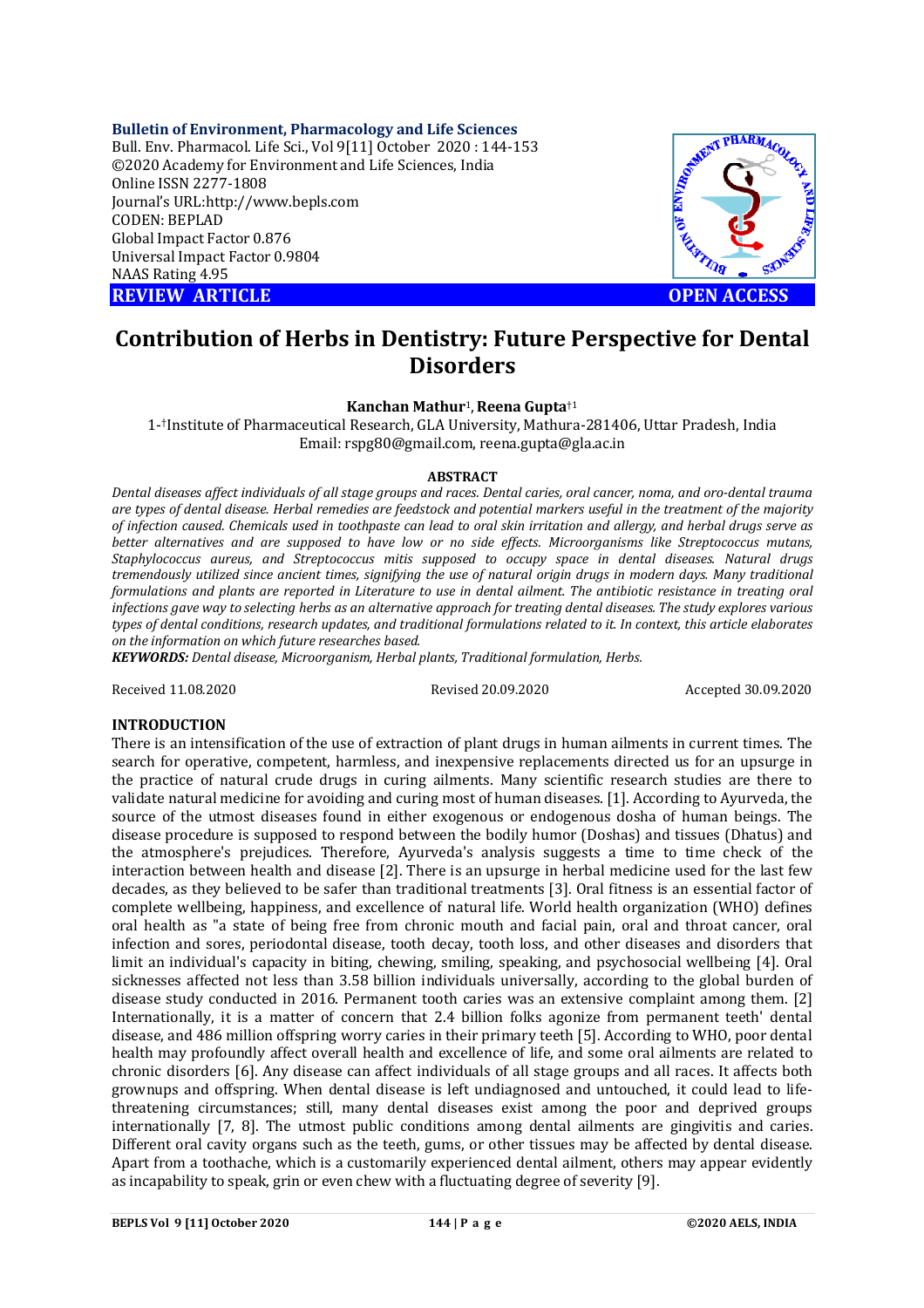## **DENTAL DISEASES DENTAL CARIES (TOOTH DECAY)**

Caries is the limited devastation of teeth enamel by acidic breakdown process from fermented bacteria of nutritional sugars. The carious demineralization is visible on the enamel, but the illness progression is originated deep in bio-film that secures a tooth protective layer [10]. Free sugars are a crucial nutritional issue in dental caries' growth since dental caries do not arise in dietary sugars' absenteeism. Dental caries progress when bacteria in the mouth break down the sugars yield acid that demineralizes the teeth' hard matters [11]. With the constant high eating of sugary materials, insufficient interaction with fluoride, and deprived of steady bacterial biofilm detachable. The general structure of tooth constructions is devastated, resulting in caries and discomfort, influences the excellence of life. If the condition persists, it can lead to tooth loss and complete contamination [5].

## **ORAL CANCER**

Oral cancer belongs to tumor growth in lips and affects almost all parts of a person's oral cavity and oropharynx. Age dependant frequency of oral cancer in the biosphere assessed at 4 cases per 100 000 people. However, there is extensive dissimilarity worldwide [12]. Men and older people are generally affected by oral cancer and vary powerfully by socioeconomic circumstances. In many parts of the Asia Pacific region, oral cancer incidence comes under the three top most carcinomas [8]. Chewing tobacco, Areca nut, and alcohol consumption are one of the main reasons for carcinoma of the oral cavity [13, 14]. Human papilloma virus infection is the main reason for an increasing number of oropharyngeal cancers in youths [14, 15]. Oropharyngeal carcinoma (OPC) is one of the ten recorded public cancers universally [15].

## **ORAL MANIFESTATIONS OF HIV INFECTION**

Oral diseases arise in 30–80% of persons suffering from Human immunodeficiency virus (HIV), with significant differences reliant on the factors such as the utilization of usual anti-retroviral therapy. Oral disease can be because of viral, bacterial, or fungal infections. Candidiasis is a widespread and starting symptom of the disease. Oral HIV lesions cause uneasiness, dry mouth, chewing problems, and a permanent foundation of unscrupulous infection [15]. Diagnosis of HIV-related oral lesions can confirm HIV infection, measure the ailment stage, foresee immune position, and lead to appropriate therapeutic interference. The treatment and management of oral HIV lesions can considerably improve oral health, quality of life, and well-being [18].

## **ORO-DENTAL TRAUMA**

Dental trauma belongs to significant damage to the tooth tissues inside the mouth and oral cavity. The world frequency of disturbance damages in either dentition is near to 20%. Dealing is expensive, lengthy, and occasionally consequences may be tooth loss, which leads to difficulties for facial and emotional expansion and excellence of lifespan [19-21].

## **NOMA**

Noma is a non-maintenance of the structure of the face, mainly of underfed children. This predominance is primarily in one to four years of age group living with life threatening poverty, and adults with weak immune systems are seldom affected [22].

## **ADVERSE REACTIONS OF CONVENTIONAL DENTIFRICES**

Around 1000 to 1500, ppm of fluorine is used to avoid dental caries [23]. Dental fluorosis considered as hypo-mineralization of tooth enamel triggered by the ingestion of extreme fluoride during enamel development. It looks at a range of visual variations in enamel producing degrees of basic tooth staining, and in some cases, physical damage to the teeth. The essential fluorine source that leads to fluorosis is toothpaste, drinking water, beverages, eating supplements, foods that contain fluoride, and dental cleaning agents like mouthwashes, gels, and fluorinated medicine [24]. Tooth bleaching with intense peroxides consequences in high rates of adverse reaction and serious biological hazards [25].

Bleach and peroxide are frequently used as bleaching mediators in commercial toothpaste. Bleach and peroxide both can be a nuisance to the oral cavity and skin in tiny doses and are well-thought-out to be hazardous resources as they can cause severe organic injuries in massive amounts. Sodium lauryl sulfate is used to make toothpaste foam. It is a recognized skin irritant, and many persons are very allergic to this chemical [26]. However, chlorohexidine created to be effective in reducing salivary mutants' streptococci. It is unsuccessful as a caries-preventive mediator [27].

## **ROLE OF MICROORGANISM AND THEIR MECHANISM OF ACTION IN ORAL DISEASE**

Most dental caries classes include facultative and obligatory-anaerobic bacteria belonging to the *Eubacterium*, *Propioni bacterium*, *Bifido bacterium*, *Lactobacillus parvimonas*, and *Actinomyces genera* [8]. Other bacterial members include *Scardovi, Streptococci mitis, Anginosus, Enterococcus faecalis, Prevotella, Porphyromonas, Selenomonas,* and *Rothia dialer, Fusobacterium, Thiomonas veillonella, Granulicatella,*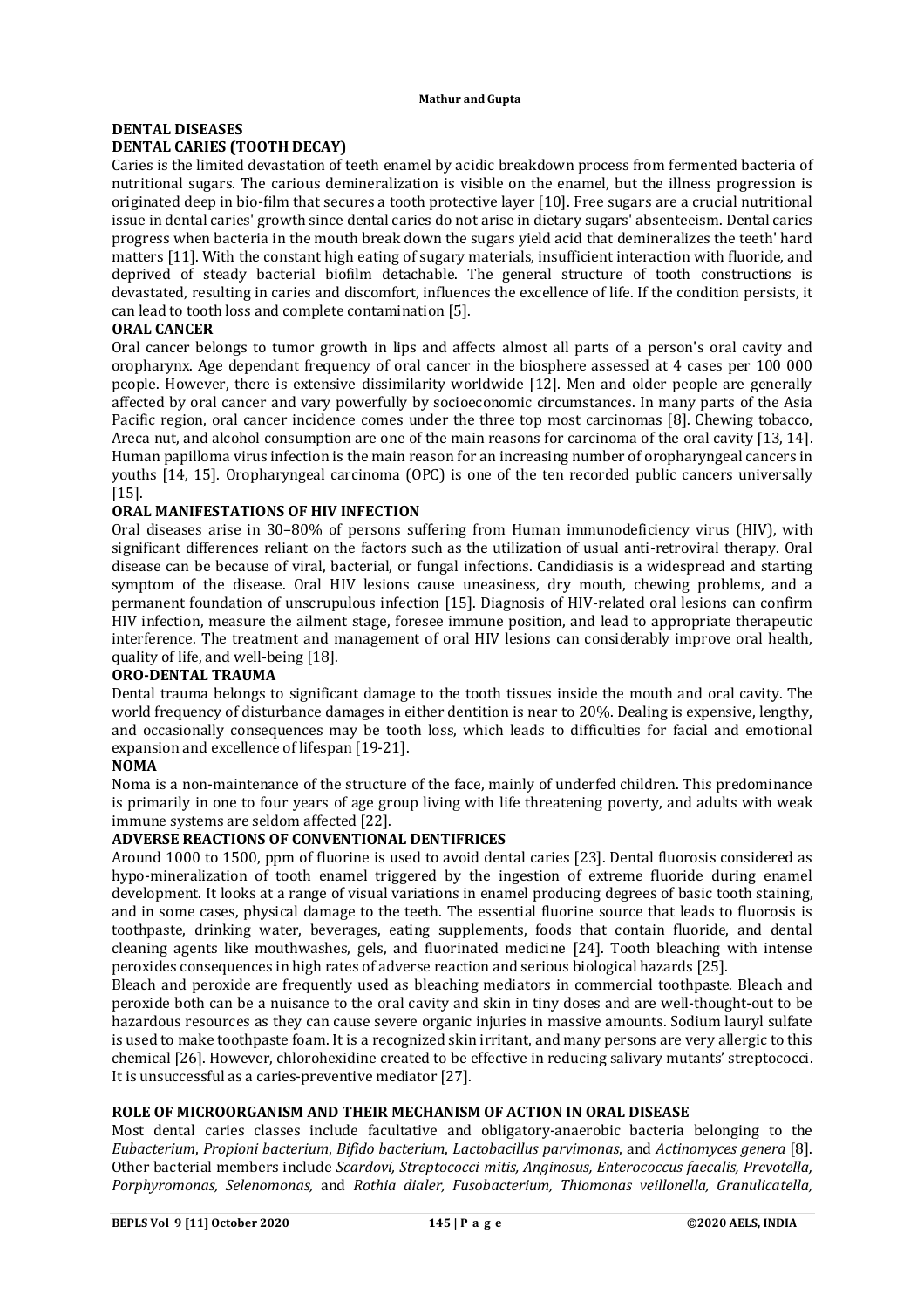*Leptotrichia,* and *Pseudo ramibacter*. Bacteroides and Anginosus species dominate mucosal tops and reach actual high concentrations in teeth plaque [28]. Microorganisms like *Streptococcus mutans*, *Staphylococcus aureus, Streptococcus mitis,* and *Candida albicans* have occupied in dental sicknesses [29].

The reason for the caries process is the same for all types of caries. Caries progress when bacteria in the mouth break down sugars to give an acid that demineralizes dentin's challenging matters. This contributes to the lowering of pH value and therefore, led to tooth enamel [30]. The prominent caries cause of *S. mutans* and *S. sobrinus* the capability to observe to the tooth exterior and lead to the quick breakdown of sucrose to organic acids and polysaccharides outside the cell [31]. It also helps in biofilm development, the acidogenicity, and end in acid tolerance [32, 33]. The strains that primarily live in the mouth *Streptococcus mutans*. It is a Gram-positive, facultative anaerobic bacterium usually in the human oral cavity and has a noteworthy tooth decay factor. Initial settlers of the tooth surface are mainly *Neisseria sp*. and *Streptococci*, with *S. mutans*. These developer species' progress and breakdown fluctuate local surroundings (like pH, Co adhesive property, and substrate accessibility), thereby allowing more rapid growth of the colonies, forming plaque. The acidic pH in the mouth causes the highly mineralized tooth to tend to be decaying. *S. mutans* is individual organisms with receptors that progress union to the surface of teeth. It is the grouping of plaque and acid that causes dental decay. Because of *S. mutans* role in tooth decay, many attempts have made a vaccine for it [26].

Destructive arrangements of periodontal disease have related to establishing specific clones of *Aggregati bacter*, action *Mycetemco mitans* in potential unit studies [38]. Species like *Porsphyromonas gingivalis*, also accompanying by severe or progressive periodontitis [34].

Traditionally, there are many ways for dental ailments, some of which can work as prophylaxis for dental disease. Many herbal drugs are there that can help in curing of inflammation and infection of dental disorders [35], are showed in Table 1.

| <b>Biological Source</b> | Use in Dental Disorder                                                 | <b>References</b>          |
|--------------------------|------------------------------------------------------------------------|----------------------------|
| Achyranthus              | Akarkara is specified in toothache, mouth diseases, dry mouth and      | Srivastava R et al.        |
| aspera                   | paralysis of the tongue. Decoction of Akarkara root is utilized for    | [36]                       |
|                          | gargling in dental caries, toothache and tonsillitis.                  |                            |
| Syzygium                 | Clove has been utilized in clinical dentistry in root canal treatment, | Pulikottil SI et al.       |
| aromaticum               | surgical dressings, pulp capping agents, cavity liners and in a        | [37]                       |
|                          | temporary filling of cavity.                                           |                            |
| Solanum tobaccum         | Nicotinia tobacum dried powder or wet paste powder for tooth           | Agbor MA et al. [38]       |
|                          | application of powder into holes to arrest caries.                     |                            |
| Azadirachta indica       | Neem twigs are used as mouth deodorant, toothache reliever and         | Lakshmi T et al [39]       |
|                          | for cleaning. In some parts of India, the brushwood also preferred     |                            |
|                          | as to avoid gingivitis.                                                |                            |
| Babool                   | Babool work well in oral hygiene measure.                              | Sharma A et al [40]        |
| Mentha piperita          | It usually works as medication for dental health.                      | Fayed MAA et al [41]       |
| Acacia catechu           | A minor section of catechu with a little cinnamon and nutmeg           | Kumar V et al [42]         |
|                          | placed in tooth for pain. It is also used as medicine for bleeding,    |                            |
|                          | ulceration and sponginess of the gums.                                 |                            |
| Barleria prinotis        | The leaves of Vajradanti are used for treating bleeding gums and       | Aneja KR <i>et al</i> [43] |
|                          | toothache.                                                             |                            |

### TABLE- 1. HERBS USED FOR DENTAL TREATMENT.

### **RESEARCH UPDATE ON PLANTS AND FORMULATION RESPONSIBLE FOR DENTAL DISORDERS**

Some revisions of industrial Ayurvedic formulation and discovering the action of outdated therapeutic plants in contradiction of bacteria responsible for dental disease have been limited of creation modest herbal preparation like toothpaste valuation of standard parameters and study of basic water or chemical solvent extracts. In maximum cases, the scientific research is to authenticate the old-style therapeutic use of the plant. An Ayurvedic toothpaste is arranged by using herbal extracts of cinnamon bark, name stems and barks, leaves of Babul and guava. Microbial study against *E. coli*was also achieved. Appearance, pH, homogeneity, odour, spreadability, microbial content, relative density, viscosity, abrasiveness and foamability were also evaluated [44].

Enzo A. Palombo used a collection of 32 medicinal plants for making economics toothpaste and evaluated antimicrobial study of oral streptococci. Some of Plants include are *Curcuma longa, Camellia sinensis, Echinacea sp, Azadirachta indica, Aloe Vera, Mentha spicata* and *Catharanthus pussilus*. Natural egg shell and common salt were also used. *B. subtilis* for positive control. They have also evaluated accelerated stability test for every 2 months [45].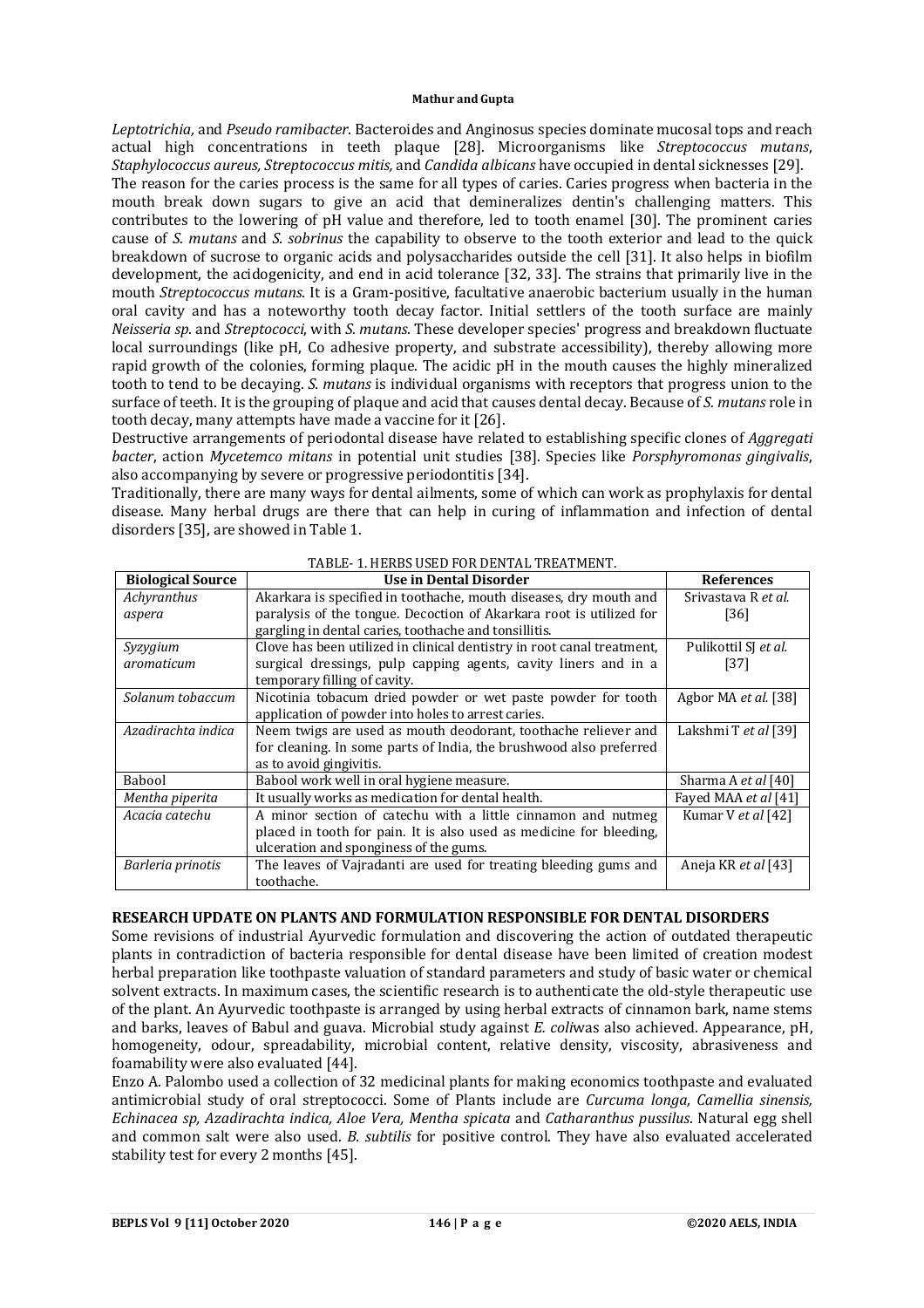*Allium sativum* is well known to be used as an antimicrobial agent. The said activity against the Gramnegative microorganism like *Streptococcus mutans* and lactobacillus acidophilus was demonstrated. Allicin is the main chemical constituent responsible for it. The comparison was also done with chlorohexidine. The present study showed a more inhibitory effect of garlic on *Lactobacillus acidophilus* compared to *Streptococcus mutans*. This might be a result of genetic differences among the organisms [46].

An Italian red wine and white wine were studied for antimicrobial activity against *S. mutans, S. vestibularis, S. anginosus, S. intermedius, S. constellatus, S. oralis, S. sanguinis, and S. pyogenes*. With the supply of 5% CO<sub>2</sub> at 37 °C in the culture of Todd Hewitt broth bacteria were studied. As alcohol interferes in proper investigation of streptococcal growth dealcoholisation procedure was done. Both wines exhibited action. The agents accountable for such actions were succinic, malic, lactic, tartaric citric and acetic acid. The non-natural mixture of the organic acids verified at the concentrations originate in wine had a greater antimicrobial effect than the beverages, representing that the wine they are repressed by other mechanisms [47].

Nine pure essential oils including Cedarwood oil, clove oil, wintergreen oil, lime oil, cinnamon oil, lemongrass oil, spearmint oil, peppermint oil, and eucalyptus oil were used for research because of their known potential. Blood agar medium at standard temperature is used for *Streptococcus mutans* inoculation. Agar well diffusion method was utilized for measurement of antibacterial procedure. A zone of inhibition was determined by filter paper in with Vernier caliper. The study concluded that cinnamon oil showed maximum activity against Streptococcus mutants followed by lemongrass oil and sandalwood oil [48]. The various traditional formulations are used for dental disorders are showed in Table 2 [49].

| Plant<br><b>Name</b>   | Family         | Part<br>Used                        | <b>Traditional formulation</b>                                                                                                                                                                                                                                                                                                                                                       |
|------------------------|----------------|-------------------------------------|--------------------------------------------------------------------------------------------------------------------------------------------------------------------------------------------------------------------------------------------------------------------------------------------------------------------------------------------------------------------------------------|
| Abutilon<br>indicum    | Malvaceae      | Leaves                              | The decoction of leaves used for rinsing mouth, treats toothache.                                                                                                                                                                                                                                                                                                                    |
| Acacia<br>catechu      | Mitnosaceae    | Resinous<br>extract<br>from<br>wood | Make a powder by mixing ten parts of Catechu, two parts of <i>Areca</i><br><i>catechu</i> Camphor, Nutmeg, and Cardamoms. Lastly add gum, <i>Acacia</i><br><i>arabica</i> and make bolls that can be put in the mouth for infections<br>in the oral cavity.                                                                                                                          |
| Agave<br>americana     | Amatyllidaceae | Leaves<br>and roots                 | Gum exuding from leaves and roots to cure toothache.                                                                                                                                                                                                                                                                                                                                 |
| Anacyclus<br>pyrethrum | Ownpositae     | Root                                | Extraction of roots by the decoction method can be used as a<br>mouthwash in caries.                                                                                                                                                                                                                                                                                                 |
| Ferula<br>foetida      | Umbelliferae   | Oleo gum<br>resin                   | A mixture of Opium and Asafoetida can be placed in the cavity to<br>relieve Pain.                                                                                                                                                                                                                                                                                                    |
| Moringa<br>oleiifera   | Moringaceae    | Root and<br>Bark                    | The Fresh expressed juice of root bark is used to poured in the<br>cavity to relieve Pain.                                                                                                                                                                                                                                                                                           |
| Pistacia<br>lentiscus  | Anacardiaceae  | Resin                               | Resin of this tree is called Mastiche and is utilized by dental experts<br>for filling tooth cavity. A solution of two parts of gum dissolved in 1<br>mg of either chloroform or ether and by pouring it on a cotton ball,<br>work as a strong pad after vanishing of solvent has the<br>consequence of protecting the teeth and refreshing the breath<br>when used as a toothpaste. |

TABLE 2. TRADITIONAL FORMULATIONS USED FOR DENTAL DISORDERS

Historically, there are many evidences of using plants for dental diseases[50].Now a Days, most of the countries brushing is common, widely for of tooth cleanliness[5].However, it is of utmost importance to understand the mechanisms of plants which is vital in dental disorders[52, 53], showed in Table 3 and types of Dental diseases in Figure 1.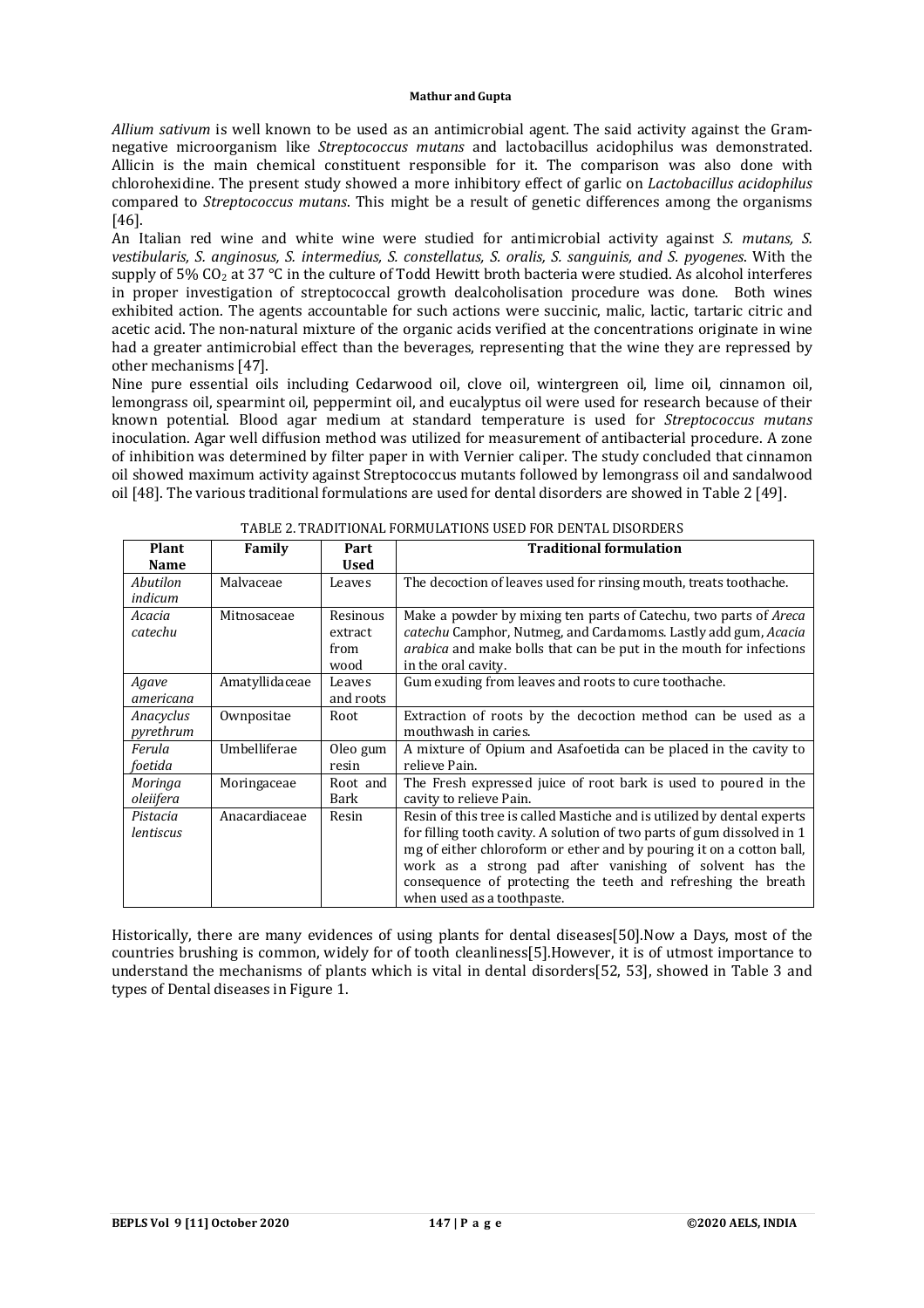|                     |                   |                    |                      | 1 ADLE 3. LIST OF FLANTS KEI ONTED TO OSE IN SEEGIFIG DENTAL DISONDENS. |                        |
|---------------------|-------------------|--------------------|----------------------|-------------------------------------------------------------------------|------------------------|
| Common              | <b>Scientific</b> | <b>Plant Parts</b> | <b>Diseases</b>      | Chemical                                                                | <b>References</b>      |
| <b>Name</b>         | Name              |                    | treated              | constituents                                                            |                        |
| Cola nut tree       | Cola nitida       | Bark<br>and        | Sore<br>mouth        | $2 - 4$<br>Caffeine,<br>$\%$                                            | Agbor MA et al. [38]   |
|                     |                   | fruit              | and toothache        | Theobromine,                                                            |                        |
|                     |                   | Solution           |                      | tannins,<br>alkaloids,                                                  |                        |
|                     |                   |                    |                      | saponins<br>and                                                         |                        |
|                     |                   |                    |                      | flavonoids                                                              |                        |
| Cinnamon            | Cinnamomum        | Bark               | Tooth<br>decay       | Cinnamaldehyde                                                          | Akshat S et al. [54]   |
|                     | verum             |                    | and bad breath       |                                                                         |                        |
| Aloe                | Aloe vera         | Leaves             | Oral ulcers          | Aloin,                                                                  | Elumalai M et al. [55] |
|                     |                   |                    |                      | Cellulase, lipase                                                       |                        |
| Clove               | Syzygium          | Essential          | Relieve              | eugenol,<br>eugenol                                                     | Buggapati L et al.     |
|                     | aromaticum        | oil                | toothache and        | acetate<br>and<br>$\beta$ -                                             | $[56]$                 |
|                     |                   |                    | bleeding gums        | caryophyllene                                                           |                        |
| Curry plant         | Helichrysum       | Leaves             | Bad breath           | Grinimbine,                                                             | Karygianni et al. [57] |
|                     | italicum          |                    |                      | Murrayaine<br>and                                                       |                        |
|                     |                   |                    |                      | Yuehchukene                                                             |                        |
| Marigold            | Calendula         | Tincture           | Gingivitis           | flavonoids,                                                             | Safiaghdam H et al.    |
|                     |                   |                    |                      | coumarins, volatile                                                     | [58]. Muley B et al.   |
|                     | officinalis       |                    |                      | oil, and carotenoids                                                    | [59] Yoshikawa M et    |
|                     |                   |                    |                      |                                                                         |                        |
|                     |                   |                    |                      |                                                                         | al. [60]               |
| Chamomilla          | Matricaria        | Tincture           | Oral aphthae         | Apigenin,<br>$\alpha$ -                                                 | Safiaghdam Het al.     |
|                     | chamomilla        |                    |                      | bisabolola                                                              | [58]                   |
| Opuntia             | Ficus indica      | Fruit<br>and       | Oral ulcer and       | Alanine,<br>Arginine,                                                   | Sánchez C et al. [61]  |
|                     |                   | flower             | tooth abscess        | Vitamin C, E and K                                                      |                        |
| Japonica            | Alnus             | Extract            | Inhibit biofilm      | quercetin and tannic                                                    | Slobodníkova et al.    |
|                     | japonica          |                    | formation            | acid                                                                    | [62]                   |
| Tobacco             | Nicotiana         | Smoke              | Carious lesions      | Nicotine,                                                               | Janeet al. [63]        |
|                     | tabacum           |                    |                      | Benzopyrene                                                             |                        |
|                     |                   |                    |                      |                                                                         |                        |
| Acacia gum          | Acacia            | Gum                | inhibit<br>early     | Arabin, Calcium and                                                     | Devi et al. [64]       |
|                     | arabica           |                    | plaque               | Magnesium                                                               |                        |
|                     |                   |                    | formation.           |                                                                         |                        |
| Guaco               | Mikania           | aerial parts       | Inhibition of S.     | Methyl<br>cinnamate,                                                    | Moreira MR et al.      |
|                     |                   |                    | mutans biofilm       | Octadecanoic                                                            |                        |
|                     | glomerata         |                    |                      | acid                                                                    | [65]                   |
|                     |                   |                    |                      | and squalene                                                            |                        |
| Garlic              | Allium            | bulb               | <b>Dental Caries</b> | Allicin, carbohydrate,                                                  | Bin C et al. [66]      |
|                     | sativum           |                    |                      | total<br>protein.                                                       |                        |
|                     |                   |                    |                      | alkaloids, saponins,                                                    |                        |
|                     |                   |                    |                      | flavonoids, tannins                                                     |                        |
|                     |                   |                    |                      | and steroids                                                            |                        |
| <b>Black Pepper</b> | Piper nigrum      | Fruit              | Periodontal          | Piperine                                                                | Pentapati K-C et al.   |
|                     |                   |                    | disease              |                                                                         | [67] Srinathet al.[68] |
| Black               | <b>Terminalia</b> | fruit extract      | Dental caries        | Tannins,                                                                | Megalaa N etal [69]    |
| myrobalans          | chebula           |                    |                      | Anthraquinones                                                          | Prakashet al. [70]     |
|                     |                   |                    |                      |                                                                         | Shanbhag VKL et al.    |
|                     |                   |                    |                      |                                                                         | $[71]$                 |
|                     |                   |                    |                      |                                                                         | Amrutesh S et al.      |
| Kantkari            | Solanum           | Seeds              | Dental caries        | Apigenin,<br>quercetin                                                  |                        |
|                     | Xanthocarpu       |                    |                      | solanocarpine,                                                          | $[72]$                 |
|                     | m                 |                    |                      | carpesterol,                                                            |                        |
|                     |                   |                    |                      | solanocarpidine,                                                        |                        |
|                     |                   |                    |                      | potassium<br>nitrate,                                                   |                        |
|                     |                   |                    |                      | diosgenin, sitosterol,                                                  |                        |
|                     |                   |                    |                      | isochlorogenic acid,                                                    |                        |
|                     |                   |                    |                      | chronogenic<br>acid,                                                    |                        |
|                     |                   |                    |                      | caffeic                                                                 |                        |
|                     |                   |                    |                      | acidsolasonine,                                                         |                        |
|                     |                   |                    |                      | solamargine.                                                            |                        |
| Wintergreen         | Gaultheria        | Whole              | sore tooth           | Methyl Salicylate                                                       | Kumar G et al. [73]    |
| inflamed            | procumbens        | plant              | inflamed gums        |                                                                         |                        |
| for<br>gums         |                   |                    |                      |                                                                         |                        |
| temporary           |                   |                    |                      |                                                                         |                        |

TABLE 3: LIST OF PLANTS REPORTED TO USE IN SPECIFIC DENTAL DISORDERS.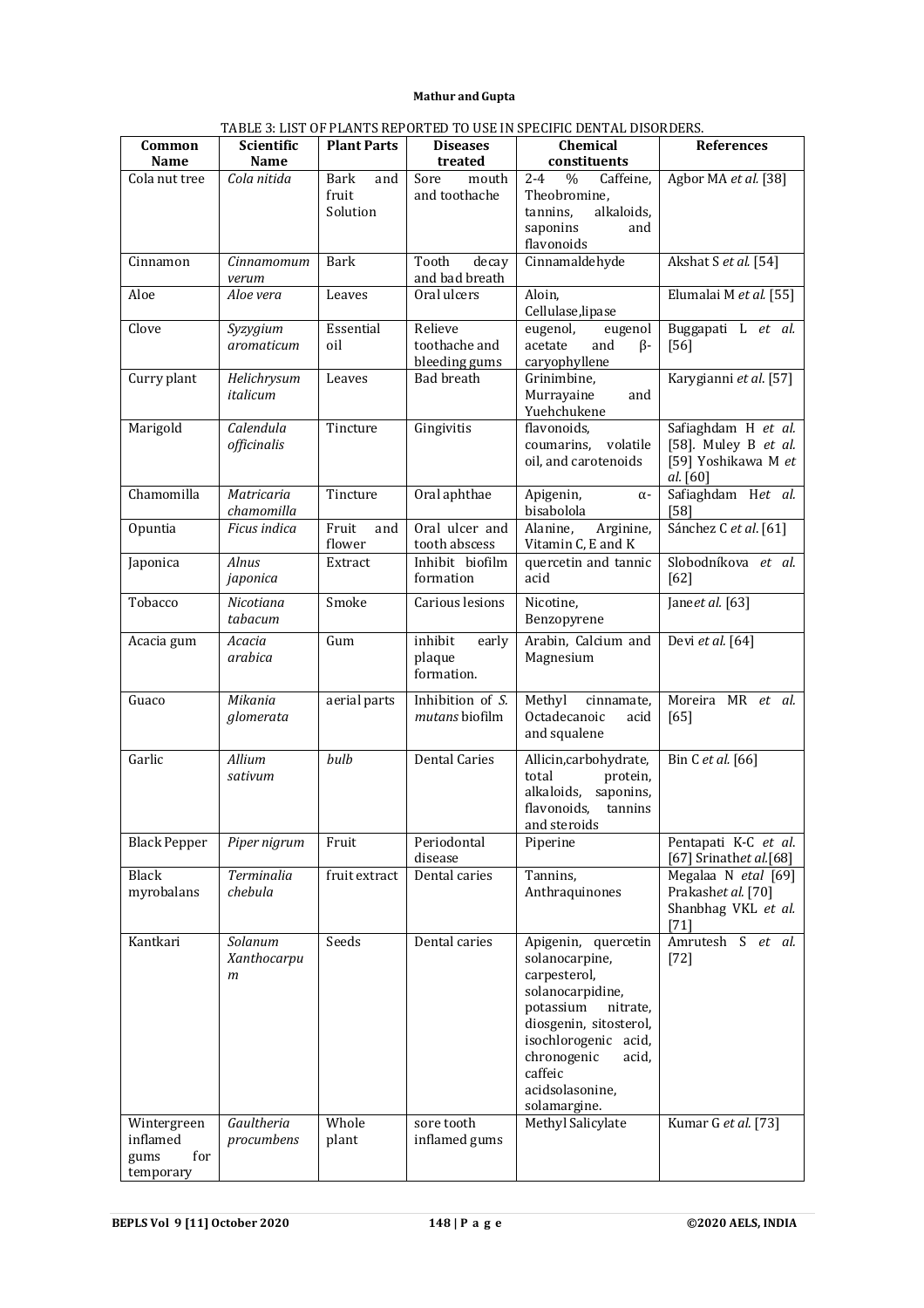| relief                     |                             |                |                                       |                                                                                      |                                                                   |
|----------------------------|-----------------------------|----------------|---------------------------------------|--------------------------------------------------------------------------------------|-------------------------------------------------------------------|
| Apamarg                    | Achyranthes<br>aspera L     | Whole<br>plant | Cures pyorrhea                        | Saponins A and B. D-<br>Glucouronic Acid.                                            | Hazarika Pet al. [74]<br>Yadav R et al. [75]<br>Shahazadi P. [76] |
| Ber                        | Zizyphus<br>mauritiana      | Yong stem      | Clean teeth and<br>mouth<br>freshener | Tannins, Flavonoids<br>Saponin                                                       | Hazarika P et al. [74]<br>Mbahi MA et al. [77]                    |
| Blood root                 | Sanguinari<br>canadensis    | Whole<br>plant | Tooth lose                            | Sanguinarine,<br>chelerythrine,<br>chelirubinene                                     | VogelRIet al. [78]<br>Croaker A et al. [79]                       |
| Jasmine                    | Jasminum<br>officinale L.   | Flower         | Mouth rashes                          | Iridoidal<br>glycoside,<br>Linalool.<br>Oleanolic<br>acid,<br>methyl<br>anthranilate | Siddamallayya,<br>Net<br>al. [80] Kunhachan<br>Pet al. [81]       |
| Clove                      | Syzygium<br>aromaticum      | Clove buds     | Toothache                             |                                                                                      | BarnesJet al. [82]                                                |
| Sugar cane<br>Grami naceae | Saccharum<br>officinarum L. | Whole<br>plant | Strength<br>hens<br>the teeth.        | Cellulose,<br>Hemicellulose,<br>lignin.                                              | Ahmad et al. [83]<br>Kim et al. [84]                              |



FIGURE 1. DENTAL DISORDERS AND THEIR VARIOUS TYPES

## **CONCLUSION**

The current article summarizes that dental diseases have a substantial impact on the public life of humans. It is persuasive prose that accentuates dental disorders and possibilities to use traditional formulations using contemporary systematic research. The stress on herbal products promotes significant research areas, practitioners, and Dentists treating dental patients with positive outcomes. A literature survey also gives an update on microorganisms responsible for dental diseases and the antibacterial activity of plants for oral disorders. The current review also conveys the broader implications and lightens further research on herbal drugs and many future dental disorders treatments and helps humankind.

## **ACKNOWLEDGMENTS**

The Authors are thankful to the management of GLA University, Mathura for providing support in presenting this article.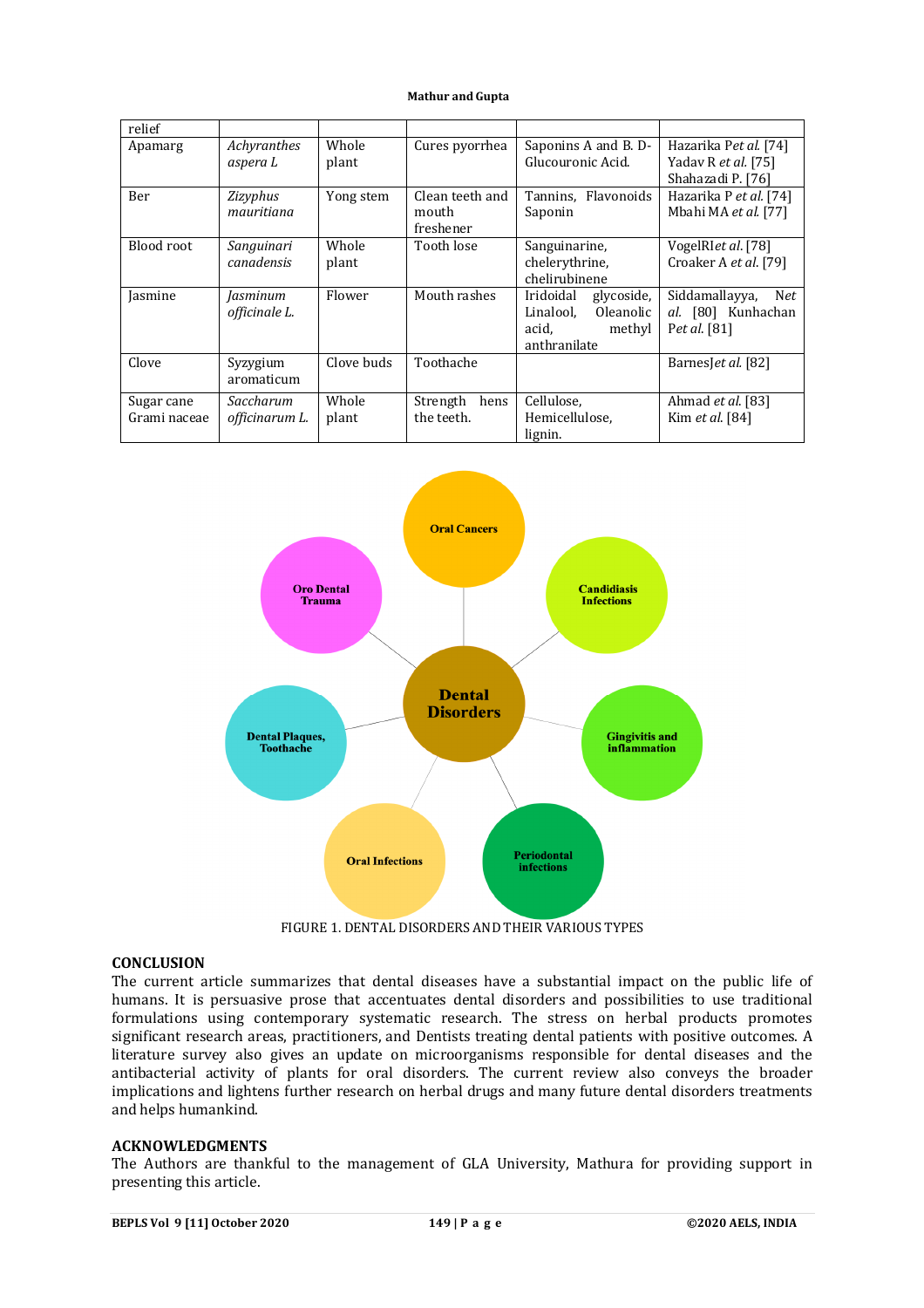### **CONFLICT OF INTEREST**

None

### **FINANCIAL SUPPORT**

None

### **REFERENCES**

- 1. Sidhu, P., Shankargouda, S., Rath, A., Hesarghatta, R.P., Fernandes, B., Kumar, S. A., (2020). Therapeutic benefits of liquorice in dentistry. J Ayurveda Integr Med., 11(1):82-88.
- 2. Sabnis, S. (2014). Antimicrobial efficacy of *Terminalia bellirica* against virulence factors of respiratory pathogens. Int. J. Curr. Microbiol. Appl. Sci.,(5):215-221.
- 3. Lynch, N., Berry, D. (2007). Differences in perceived risks and benefits of herbal, over-the-counter conventional, and prescribed conventional, medicines, and the implications of this for the safe and effective use of herbal products. Complement Ther. Med.,15(2):84-91.
- 4. World Health Organization. World Oral Health Report 2003. Published 2003. (Accessed on March 15, 2020.)
- 5. Vos, T., Abajobir, A.A., Abate, K.H., Abbafati, C., Abbas, K.M., Abd-Allah, F., et al. (2017). Global, regional, and national incidence, prevalence, and years lived with disability for 328 diseases and injuries for 195 countries, 1990–2016: a systematic analysis for the Global Burden of Disease Study 2016. The Lancet, 390(10100), 1211– 1259*.*
- 6. Petersen, P.E., Bourgeois D., Ogawa H., Estupinan, D.S., Ndiaye C. (2005). The global burden of oral diseases and risks to oral health. Bull. World Health Organ,83(9):661-669.
- 7. Boateng, J.N., Owu, A.M., Norte, P. (2016). Factors affecting dental diseases presenting at the University of Ghana Hospital. SpringerPlus.,5(1709):1-8.
- 8. Upadhyaya, C., Humagain, M. (2009). The pattern of tooth loss due to dental caries and periodontal disease among patients attending dental department (OPD), Dhulikhel Hospital, Kathmandu University Teaching Hospital (KUTH), Nepal. Kathmandu Univ. Med. J., 7(1):59–62.
- 9. Sanu, O.O., Oredugba, F.A., Adebola, R.A. (2010). Oral and dental diseases among children and adolescents in Kano, Pesqui. Bras. Odontopediatria Clin. Integr.,10(3):445–450.
- 10. Selwitz, R.H., Ismail, A.I., Pitts, N.B. (2007). Dental caries. Lancet,369(9555):51-59.
- 11. Touger, D.R., Van, L.C. (2003) Sugars and dental caries. Am J Clin Nutr.,78(4):881S-892S.
- 12. Gaikwad, P.S., Nayana, V., Pimpodkar, Y. R., Indalkar, A., Godase, S. (2015). Role of dental and healthcare professionals in preventing oral cancer. Asian J. Res. Pharm. Sci.,5(4): 239-246.
- 13. Ferlay, J.E.M., Lam, F. (2018). Global cancer observatory: Cancer Today., Lyon, France: International Agency for Research on Cancer. (Accessed on April 14, 2020)
- 14. Mehrtash, H., Duncan, K., Parascandola, M., David, A., Gritz, E.R., Gupta, P.C., Mehrotra, R., Amer, Nordin, A.S., Pearlman, P.C., Warnakulasuriya, S., Wen, C.P., Zain, R.B., Trimble, E.L. (2017). Defining a global research and policy agenda for betel quid and areca nut. Lancet Oncol.,18(12):e767-e775.
- 15. Warnakulasuriya, S. (2009). Causes of oral cancer an appraisal of controversies. Br. Dent. J., 207(10):471-475.
- 16. Mehanna, H., Beech, T., Nicholson, T., E,l-Hariry, I., McConkey, C., Paleri, V., Roberts, S. (2013). Prevalence of human papillomavirus in oropharyngeal and nonoropharyngeal head and neck cancer--systematic review and meta-analysis of trends by time and region. Head Neck., 35(5):747-55.
- 17. Applebaum, E., Ruhlen, T.N., Kronenberg, F.R., Hayes, C., Peters, E.S. (2009). Oral cancer knowledge, attitudes and practices: a survey of dentists and primary care physicians in Massachusetts. J. Am. Dent. Assoc.,140(4):461-467.
- 18. Masipa, J.N., Baloyi, A.M., Khammissa, R.A., Altini, M., Lemmer. J., Feller, L. (2013). Noma (cancrumoris): a report of a case in a young AIDS patient with a review of the pathogenesis. Head Neck Pathol.,7(2):188-192.
- 19. Hosseinpoor, A.R., Itani, L., Petersen, P.E. (2012). Socio-economic inequality in oral healthcare coverage: results from the World Health Survey. J. Dent. Res.,91(3):275-81.
- 20. Mossey, P.A., Little, J., Munger, R.G., Dixon, M.J., Shaw, W.C. (2009). Cleft lip and palate. Lancet,374(9703):1773- 1785.
- 21. Mossey, P.A., Modell, B. (2012). Epidemiology of oral clefts 2012: An international perspective. Front. Oral Biol.,16:1-18.
- 22. Taylor, G.W., Borgnakke, W.S. (2008). Periodontal disease: associations with diabetes, glycemic control and complications. Oral Dis.,14(3):191-203.
- 23. Srour, M.L., Marck, K., Baratti-Mayer, D. (2017). Noma: Overview of a Neglected Disease and Human Rights Violation. Am. J. Trop. Med. Hyg., 96(2):268-274.
- 24. WWW. Bruker. Com. (Accessed on March 1, 2020).
- 25. Manupati, P., Satya, N. R. (2014). Antimicrobial Property of Herbal Toothpastes: An In-Vitro Analysis. Res. J. Pharmacol. Pharmacody.,6(1): 30-35.
- 26. Khan, W., Ali, A., Ansari, M.A., Mahesar, H., Abbas, S. (2017). Associated factors affecting dental health; on daily life from health perspective. Sind. Univ. Res. J.,49(1): 225-228.
- 27. Vaz, V.T.P., Jubilato, D.P., Oliveira, M.R.M., Bortolatto, J.F., Floros, M.C., Dantas, A.A.R., Oliveira, J.O.B. (2019). Whitening toothpaste containing activated charcoal, blue covarine, hydrogen peroxide or microbeads: which one is the most effective? J. Appl. Oral Sci.,27:1-8.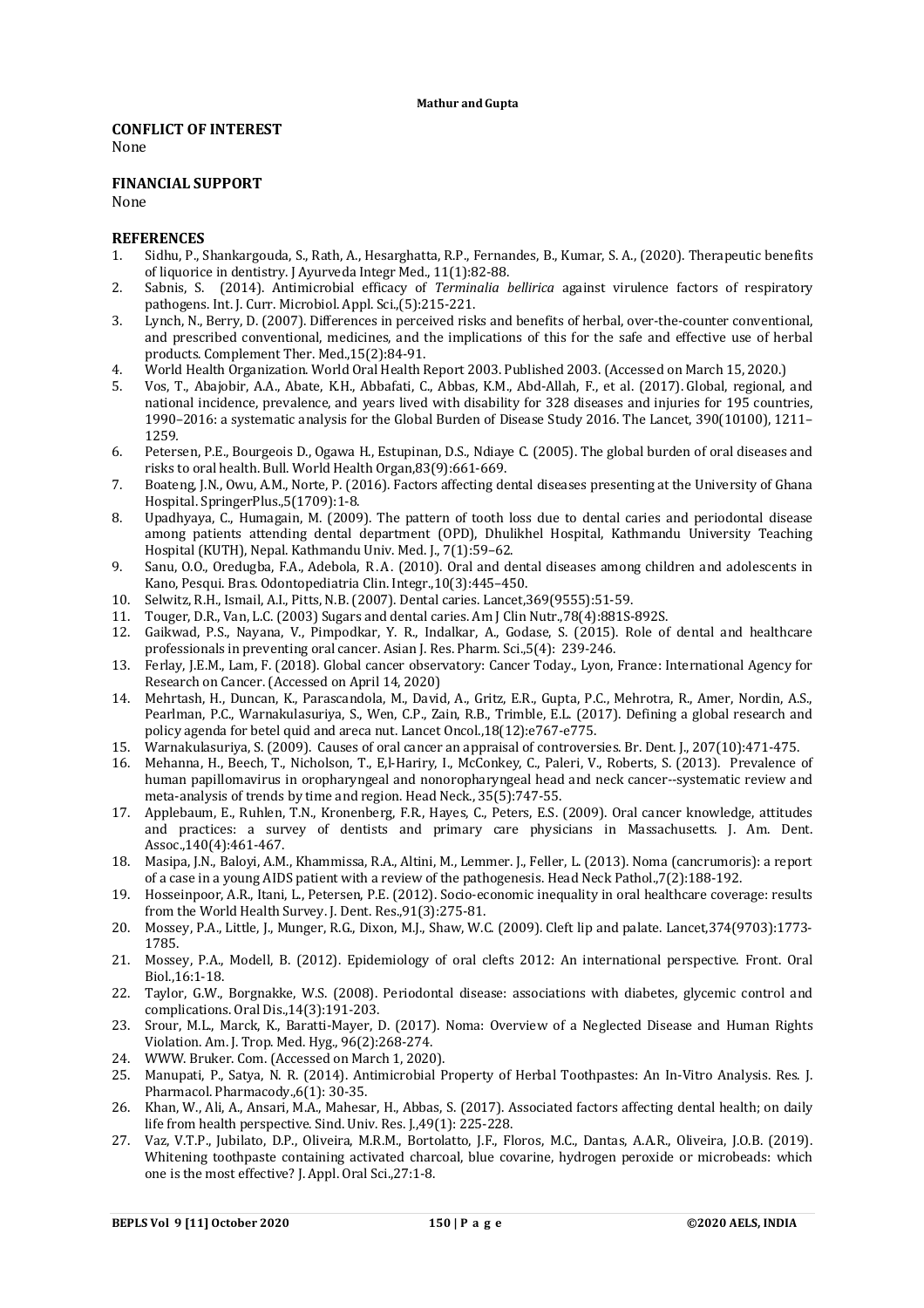- 28. Bruzell, E.M., Pallesen, U., Thoresen, N., Wallman, C., Dahl, J. (2013). Side effects of external tooth bleaching: A multi-centre practice-based prospective study. Br. Dent. J.,215(E17):1-8.
- 29. Ramalingam, K., Amaechi, B.T. (2018). Antimicrobial effect of herbal extract of Acacia arabica with triphala on the biofilm forming cariogenic microorganisms. J. Ayurveda Integr. Med.,S0975-9476(17)30459-30460.
- 30. Rita, N. N., Rammo. (2017). Bactericidal and anti-biofilm formation of aqueous plant extracts against pathogenic bacteria. Asian J. Pharm. Res.,7(1): 25-29.
- 31. Yadav. K., Prakash, S. (2016). Dental caries: A review. Asian J. Biomed. Pharm. Sci.,6(53):01-07.
- 32. Oluwasina, O.O., Ezenwosu, I.V., Ogidi, C.O., Oyetayo, V.O. (2019). Antimicrobial potential of toothpaste formulated from extracts of Syzygium aromaticum, Dennettiatripetala and Jatropha curcas latex against some oral pathogenic microorganisms. AMB Express.,9(1):20.
- 33. Young, D. A., Nový, B. B., Zeller, G. G., Hale, R., Hart, T. C., Truelove, E. L., … Beltran-Aguilar, E. (2015). The American Dental Association Caries Classification System for Clinical Practice. J. Am. Dent. Assoc.,146(2), 79–86.
- 34. Okada, M., Soda, Y., Hayashi, F., Doi, T., Suzuki, J., Miura, K., Kozai, K. (2002). PCR detection of Streptococcus mutans and S. sobrinus in dental plaque samples from Japanese pre-school children. J. Med. Microbiol.,2002.51(5):443-447.
- 35. Ferrazzano, G.F., Scioscia, E., Sateriale, D., Pastore, G., Colicchio, R., Pagliuca, C. (2017). In Vitro antibacterial activity of pomegranate juice and peel extracts on cariogenic bacteria. Biomed. Res. Int.,8:1-7.
- 36. Prakash, S. (2017). Dental caries. Janaki Medical College Journal of Medical Sciences.5(1): 57-60.
- 37. Kinane, D.F., Stathopoulou. P.G., Papapanou, P.N. (2017). Periodontal diseases. Nat. Rev. Dis. Primers.,3:17038.
- 38. Shubham, J., Sarin, A., Chavhan, Sushil, K.A., Shinde, N.K., Wawge. (2018). New tools for herbal drug standardization. Asian J. Res. Pharm. Sci.,8(3):161-169.
- 39. Neha, T., Chauriya, C.V., Bangad., R. (2019). Medicinal plants against dental associated problems. Res. J. Pharma. Dosage Forms Tech.,11(1):10-14.
- 40. Al-Otaibi, M. (2003). Comparative effect of chewing sticks and toothbrushing on plaque removal and gingival health. Oral Health Prev. Dent.,1(4):301-7.
- 41. Srivastava, R., Komethi., G. (2016). Aakarkarabh An Important Medicinal Herb. Info Ayurveda., 12(1):16-19.
- 42. Pulikottil, S.J., Nath, S. (2015). Potential of clove of Syzygium aromaticum in development of a therapeutic agent for periodontal disease: A review. S. Afr. Dent. J.,70(3):108 -115.
- 43. Ashu, A. M., Naidoo, S. (2015). Ethnomedicinal plants used by traditional healers to treat oral health problems in cameroon. Evid Based Complement Alter. Med.,6:1-10.
- 44. Lakshmi, T., Krishnan, V., Rajendran, R., Madhusudhanan, N. (2015). A herbal panacea in dentistry An update. Pharmacogn., 9(17): 41-44.
- 45. Sharma. A., Sankhla, B., Parkar, S.M. (2014). Effect of traditionally used neem and babool chewing stick (datun) on streptococcus mutans: an in-vitro study. J. Clin. Diagn. Res.,8(7): 5-7.
- 46. Fayed, M.A.A. (2019). Mentha piperita: A promising dental care herb mainly against cariogenic bacteria. Univers. J. Pharm. Res.,4(3):33-38.
- 47. Kumar, V., Kumar, A. (2015). Herbs in dental health care. J. Sci.,5(8):646-652.
- 48. Aneja, K.R., Joshi, R., Sharma, C. (2010). Potency of Barleriaprionitis L. bark extracts against oral diseases causing strains of bacteria and fungi of clinical origin. N. Y. Sci. J.,(11): 5-12.
- 49. Akotakar, A.M., Thenge, R.R., Patil, A.V., Ghonge, A.B., Bhaltadak, M.B. (2018). Formulation and comparative standardization of toothpaste. Int. Journal of Pharmaceutical Science and Research.,3(4):12-15.
- 50. Chowdhury, B.R., Garai, A., Deb, M., Bhattacharya, S. (2013). Herbal toothpaste-A possible remedy for oral cancer. J. Nat. Prod.,6: 44-55.
- 51. Kshirsagar, M.M., Dodamani, A.S., Karibasappa, G.N., Vishwakarma, P.K., Vathar, J.B., Sonawane, K.R., Jadhav, H.C., Khobragade, V.R. (2018). Antibacterial activity of garlic extract on cariogenic bacteria: An in vitro study. Ayu.,39(3):165-168.
- 52. Spratt,D.A., Daglia, M., Papetti, A., Stauder, M., O'Donnell, D., Ciric, L., Tymon, A., Repetto, B., Signoretto, C., Houri-Haddad, Y., Feldman, M., Steinberg, D., Lawton, S., Lingström, P., Pratten, J., Zaura, E., Gazzani, G., Pruzzo, C., Wilson M.(2012). Evaluation of plant and fungal extracts for their potential antigingivitis and anticaries activity. J. Biomed. Biotechnol., 1-12.
- 53. Chaudhari, L.K., Jawale, B.A., Sharma. S., Sharma, H., Kumar, C.D., Kulkarni, P.A. (2012). Antimicrobial activity of commercially available essential oils against Streptococcus mutans. J. Contemp. Dent. Pract.,13(1):71-74.
- 54. Nadkarni, K.M. (2007). Indian Materia Medica. edition 2nd ed. Vol. I, Mumbai: Popular Prakashan, 2007. p. 8, 11, 54, 97, 539, 811, 973.
- 55. Mohite, M. S., Shelar, P.A., Raje, V. N., Babar, S. J., Sapkal R.K. (2012). Review on pharmacological properties of Abutilon indicum. Asian J. Pharm. Res.,2(4):156-160.
- 56. Lewis, W.H., Elvin-Lewis, M.P.F. (1977). Medical botany. Plants affecting man's health. New York: John Wiley and Sons, p. 226-270.
- 57. Pannuti, C.M., Mattos, J.P., Ranoya, P.N., Jesus, A.M., Lotufo, R.F., Romito, G.A. (2003). Clinical effect of a herbal dentifrice on the control of plaque and gingivitis: a double-blind study. Pesqui. Odontol. Bras.,17(4):314-318. 58. Taheri, J.B., Azimi, S., Rafieian, N., Akhavan, Z, H. (2011). Herbs in dentistry. Int. Dent. J.,61: 287-296.
- 59. Adeosun, O.I., Olaniyi, K.S., Amusa, O.A., Jimoh G.Z., Oniyide, A.A. (2017). Methanolic extract of Cola nitida elicits dose-dependent diuretic, natriuretic and kaliuretic activities without causing electrolyte impairment, hepatotoxicity and nephrotoxicity in rats. Int. J. Physiol. Pathophysiol. Pharmacol., 9(6): 231-239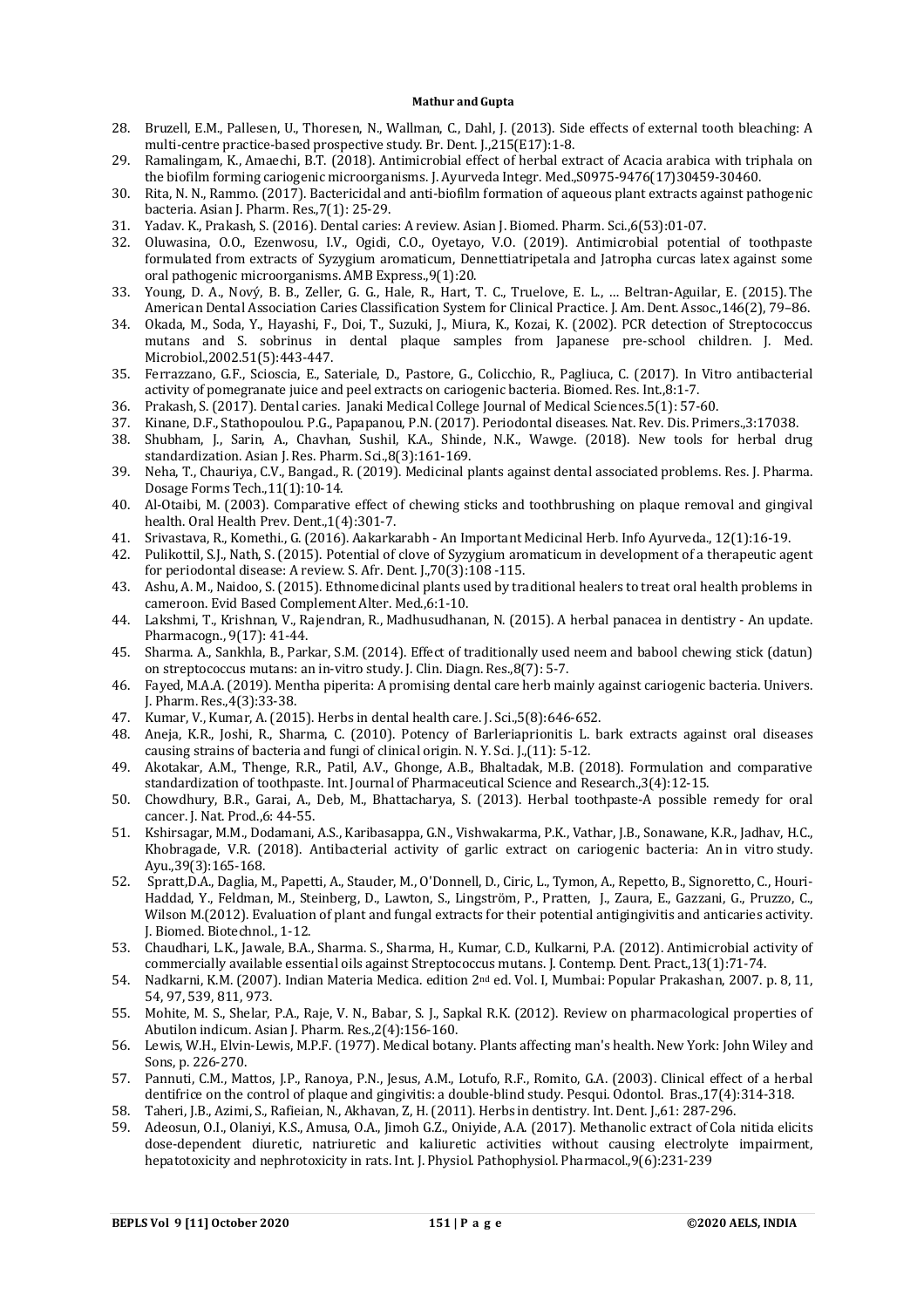- 60. Sachdeva, A., Sharma, A., Bhateja, S. (2018). Emerging trends of herbs and spices in dentistry. Biomed. J. Sci. Tech. Res.,4(5):4214-4218.
- 61. Elumalai, M., Bhuminathan, S., Tamizhasai, B. (2014). Herbs used in dentistry. Biomed. Pharmacol. J.,7(1):213- 214.
- 62. Buggapati, L. (2016). Herbs in dentistry. Int. J. Pharm. Sci. Inv.,5(6):07-12.
- 63. Karygianni, L., Al-Ahmad, A., Argyropoulou, A., Hellwig, E., Anderson, A.C., Skaltsounis, AL. (2016). Natural antimicrobials and oral microorganisms: A systematic review on herbal interventions for the eradication of multispecies oral biofilms. Front. Microbiol.,14;6:1529.
- 64. Safiaghdam. H., Oveissi, V., Bahramsoltani, R., Farzaei, M.H., Rahimi R. (2018). Medicinal plants for gingivitis: a review of clinical trials. Iran. J. Basic Med. Sci.,21(10):978-991.
- 65. Muley, B., Khadabadi, S.S., Banarase, N.B. (2009). Phytochemical constituents and pharmacological activities of calendula officinalis linn (asteraceae): A review. Trop. J. Pharm. Res.,8:455-465.
- 66. Yoshikawa, M., Murakami, T., Kishi, A., Kageura. T., Matsuda, H. (2001). Medicinal flowers. III. Marigold. (1): Hypoglycemic, gastric emptying inhibitory, and gastroprotective principles and new oleanane-type triterpene oligoglycosides, calendasaponins A, B, C, and D, from egyptian calendula officinalis. Chem. Pharm. Bull.,49(7):863-70.
- 67. Cruz, M.C, Diaz G.M, Oh, M.S. (2017). Use of traditional herbal medicine as an alternative in dental treatment in mexican dentistry: A review. Pharm. Biol.,55(1):1992-1998.
- 68. Slobodníková, L., Fialová, S., Rendeková, K., Kováč, J., Mučaji, P. (2016). Antibiofilm activity of plant polyphenols. Molecules.,13;21(12):1717.
- 69. Weintraub, J.A., Burt, B.A. (1987) Periodontal effects and dental caries associated with smokeless tobacco use. Public Health Rep.102(1):30-5.
- 70. Devi, R.S, Reddy, S.V.M, Puneeth, H.K., Rajsekhar. (2013). Role of herbs and their uses in dentistry. Int. J. Sci. Stu.,1(3):112-120.
- 71. Moreira, M.R, Souza, A.B, Soares, S. (2016). Ent-Kaurenoic acid-rich extract from Mikania glomerata: In vitro activity against bacteria responsible for dental caries. Fitoterapia.,112:211‐216.
- 72. Chen, B., Naif, A. Al., Galal, A, E., Selvaraj, A., Mariadhas, V. (2020). Potential effect of Allium sativum bulb for the treatment of biofilm forming clinical pathogens recovered from periodontal and dental caries. Saudi J. Biol. Sci.,27(6):1428-1434.
- 73. Pentapati, K.C., Kukkamalla, M.A., Siddiq, H., Sabnis, N. (2020). Effectiveness of novel herbal dentifrice in control of plaque, gingivitis, and halitosis Randomized controlled trial. J. Tradit. Complement. Med.,10(6):565-569
- 74. Srinath, J., Lakshmi, T. (2014). Application of spices in dentistry- A literature review. Int. J. Drug Dev. Res.,6(2):1-9.
- 75. Megalaa, N., Thirumurugan, K., Kayalvizhi, G., Sajeev, R., Kayalvizhi, E.B., Ramesh, V., Vargeese , A (2018). A comparative evaluation of the anticaries efficacy of herbal extracts (Tulsi and Black myrobalans) and sodium fluoride as mouth rinses in children: A randomized controlled trial. Indian J. Dent. Res.,29(6):760-767.
- 76. Prakash. S., Shelke, A.U. (2014). Role of Triphala in dentistry. J. Indian Soc. Periodontol.,18(2):132-135.
- 77. Shanbhag,V.K. (2015). Triphala in prevention of dental caries and as an antimicrobial in oral cavity- a review. Infect. Disord. Drug Targets,15(2):89‐97.
- 78. Amrutesh S. (2011). Dentistry and Ayurveda-V: An evidence-based approach. Int. J. Clin. Dent. Sci.,2(1):3-9.
- 79. Kumar. G., Jalaluddin, M., Rout, P., Mohanty, R., Dileep, C.L. (2013) Emerging trends of herbal care in dentistry. J. Clin. Diagn. Res.,7(8):1827-1829.
- 80. Hazarika. P., Protul, H., Dutta, D. (2018). Traditional knowledge for using plant resources as tooth brushing stick (datun) by the indigenous communities of Assam, India. Int. J. Herb. Med., 6(6):22-34.
- 81. Yadav. R., Rai. R., Yadav, A., Pahuja, M., Solanki, S., Yadav, H. (2016) Evaluation of antibacterial activity of Achyranthes aspera extract against Streptococcus mutans: An in vitro study. J. Adv. Pharm. Technol. Res.,7(4):149-152.
- 82. Shahzadi, P. (2018). Phytochemical screening and antimicrobial activity of herbal plant extracts- Achyranthus aspera. (2018). Int. J. Pharm. Clin. Res.,10(7):201-209.
- 83. Mbahi, M.A., Mbahi, A.M., Umar, I.A., Ameh, D.A., Joseph, I. and Amos PI. (2018). Phytochemical screening and antimicrobial activity of the pulp extract and fractions of Ziziphus mauritiana. Biochem. Ana. Biochem.,7(2): 1-6.
- 84. Vogel, R.I, Fink, R.A, Frank, O., Baker, H. (1978). The effect of topical application of folic acid on gingival health. J. Oral Med.,33(1):22-2.
- 85. Croaker, A., King, G.J., Pyne, J.H., Anoopkumar-Dukie, S., Liu, L. (2016). Sanguinaria canadensis: Traditional medicine, phytochemical composition, biological activities and current uses. Int. J. Mol. Sci.,27;17(9):1414.
- 86. Siddamallayya, N., Yasmeen, A., Gopakumar, K.(2010). Hundred common medicinal plants of Karnataka in primary health care. Indian Journal of Traditional Knowledge., 9(1): 90-95.
- 87. Kunhachan, P., Banchonglikitkul, C, Kajsongkram ,T., Khayungarnnawee, A., Leelamanit, W. (2012). Chemical composition, toxicity and vasodilation effect of the flowers extract of Jasminum sambac. Evid.-Based Complementary Altern. Med.,1-7.
- 88. Barnes, J., Anderson, L.A, Phillipson, J.D. (2007). Herbal medicines. Pharmaceutical Press, London., 3 :84-86.
- 89. Ahmad, M., Khan, M.A, Marwat, S.K, Muhammad, Z., Muhammad, A., Tamoor, H.U. (2009). Useful medicinal flora enlisted in Holy Quran and Ahadith. Am. -Eurasian J. Sustain. Agric., 5(1):126-140.
- 90. Kim, M., Day, D.F. (2011) Composition of sugar cane, energy cane, and sweet sorghum suitable for ethanol production at Louisiana sugar mills. J. Ind. Microbiol. Biotechnol.,38(7):803-807.